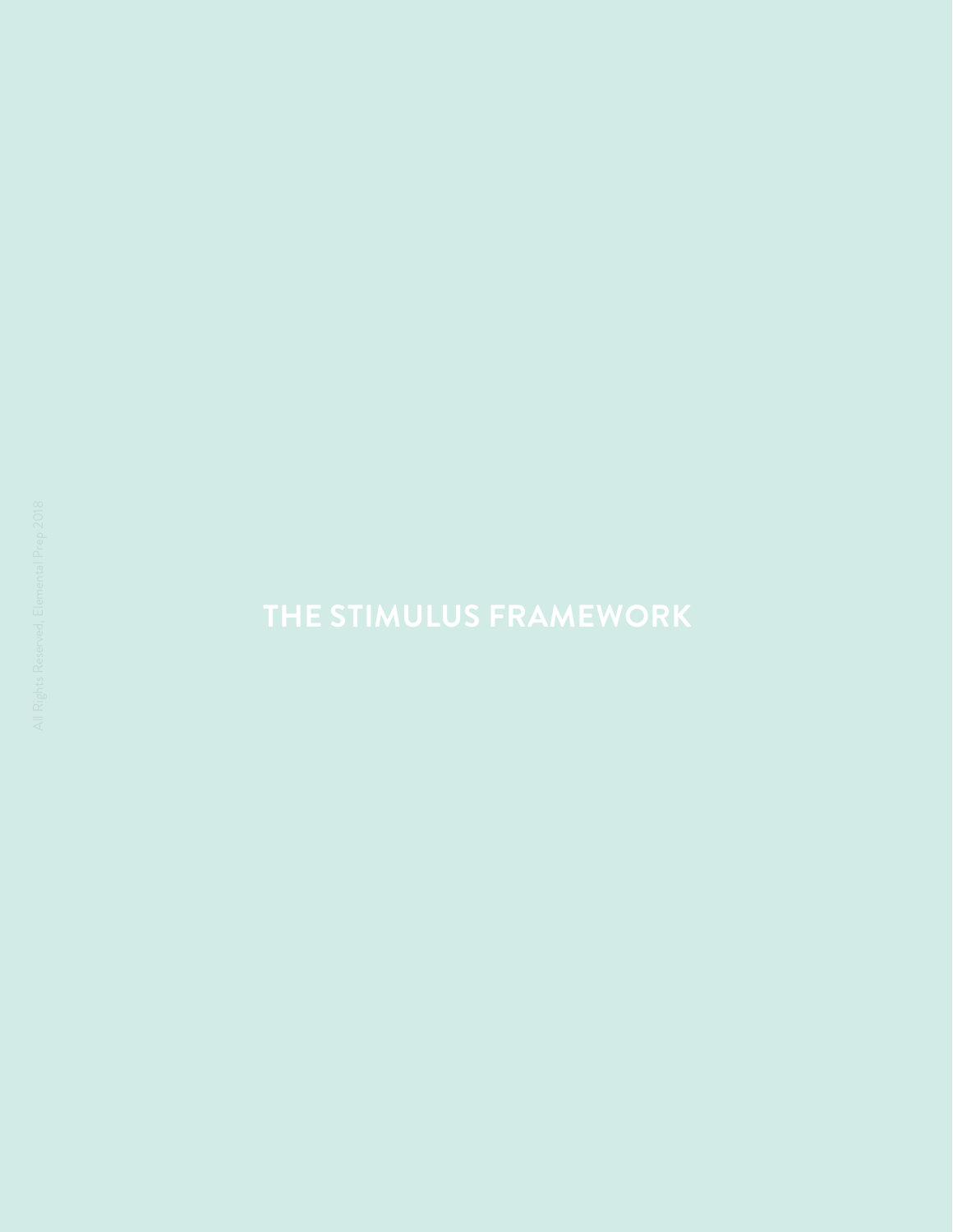# **The Stimulus-Based Approach**

**The answer is in the stimulus, not in the answer choices.**

•

This is why reading is so important. You have to know what happened in the stimulus in order to complete the question.

Imagine you're taking a math test. You all took math at one point and have the scars to prove it. Imagine you've got a big messy equation and a bunch of possible answers to choose from. Do you think you'd give the equation a quick skim and run down to the answer choices, hoping that something about **A** will just look better than **B**? No, that makes no sense. You would stay with the equation until you really understood what it said. You would take it apart and simplify it. You would do whatever needed to be done to put yourself in a position to know the right answer. That's what anyone would do with a math test.

So why don't we do that here? Why doesn't anyone have an analogous system for the stimuli in LR? What is so different about verbally-based testing that we feel we can just "get the gist" of the stimulus before "figuring out" which answer is "better" for that specific question type? I would guess it's because a lot of us have gotten by in school skimming for as long as we can remember. We haven't had to *really* read anything deeply in order to do well enough in our classes. The LSAT requires a lot more from us, and so will law school.

Since the answer to the question is in the stimulus, you can guess that the stimulus is pretty important. Luckily, **there are only four types of stimuli** on the LSAT. Let's take a moment to introduce each of them.

#### THE FOUR STIMULUS TYPES

The purpose of this book is to provide you with the toolkit to understand and analyze each of these four stimulus types. Mastering the stimulus will allow you to predict the correct answer to Logical Reasoning questions before even reading the question type.

| <b>STIMULUS</b>    | <b>DESCRIPTION</b>         |
|--------------------|----------------------------|
| Argument           | Premises and conclusions   |
| <b>Premise Set</b> | Non-contradictory premises |
| Paradox            | Contradictory premises     |
| <b>Debate</b>      | Two speakers               |

Let's briefly talk through each stimulus type and check out a few examples. **Don't worry if you don't understand**  some of these concepts right now. We're purposefully not going into depth in this section. We want to show you where you're headed and keep the purpose of the next few hundred pages at the forefront of your mind. We will go into depth with each of these types throughout the book, starting with Arguments and Premise Sets in Chapter 2.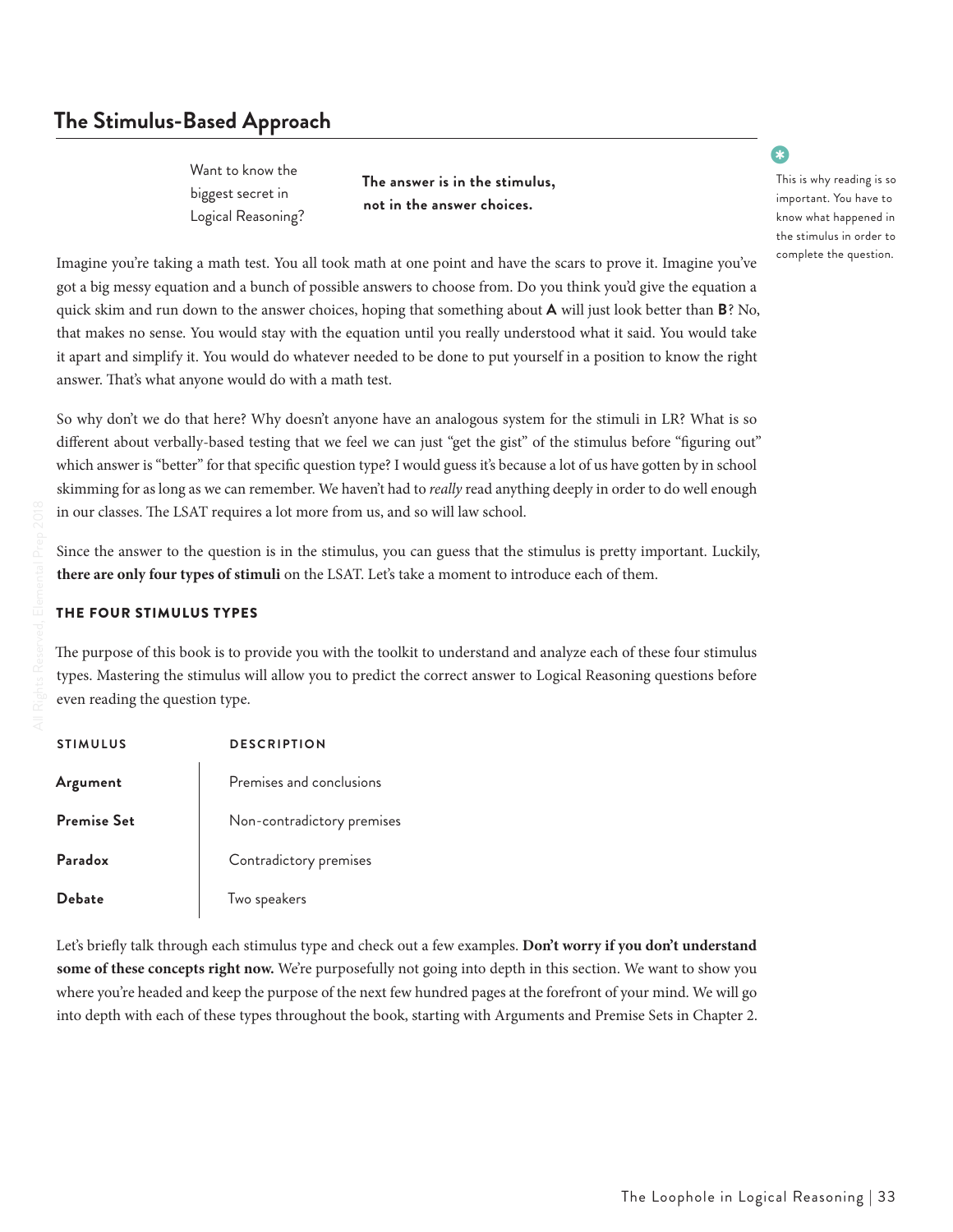#### ARGUMENTS

*June 2007.2.4*

#### $\bullet$ •

Don't worry if you aren't super clear on premises and conclusions yet; you'll learn a ton about them in just a few pages.



Most LSAT stimuli are Arguments. These stimuli consist of premises and conclusions. Premises are facts and conclusions are the interesting/tenuous opinions based on those facts. Together, premises and conclusions make an Argument, the cornerstone of both the LSAT and the legal profession. The next six chapters of this book are designed to prepare you to understand and analyze Arguments.

### PREMISE SET

*June 2007.3.22*

Premise Sets are the second-most prevalent stimulus type on the LSAT. They're made up of *just* the premises, no conclusion. They're a bunch of facts waiting for you to add them up. Chapter 2 discusses premises in detail.

### PARADOX

*June 2007.3.2*

Paradoxes are a specific type of Premise Set. The premises in a Paradox contradict one another, creating a stimulus that doesn't make sense. Paradoxes provoke an eyebrow raise. They make you ask, "How is that possible?" Paradoxes will be discussed in detail in Chapter 8, The CLIR.

#### **DEBATE**

*June 2007.3.3*

Debates are two-speaker stimuli. Basically, two people have an exchange, and at least one of them will likely make an argument. The two speakers will argue the truth or falsity of a specific point. Debates will also be discussed in detail in Chapter 8, The CLIR.